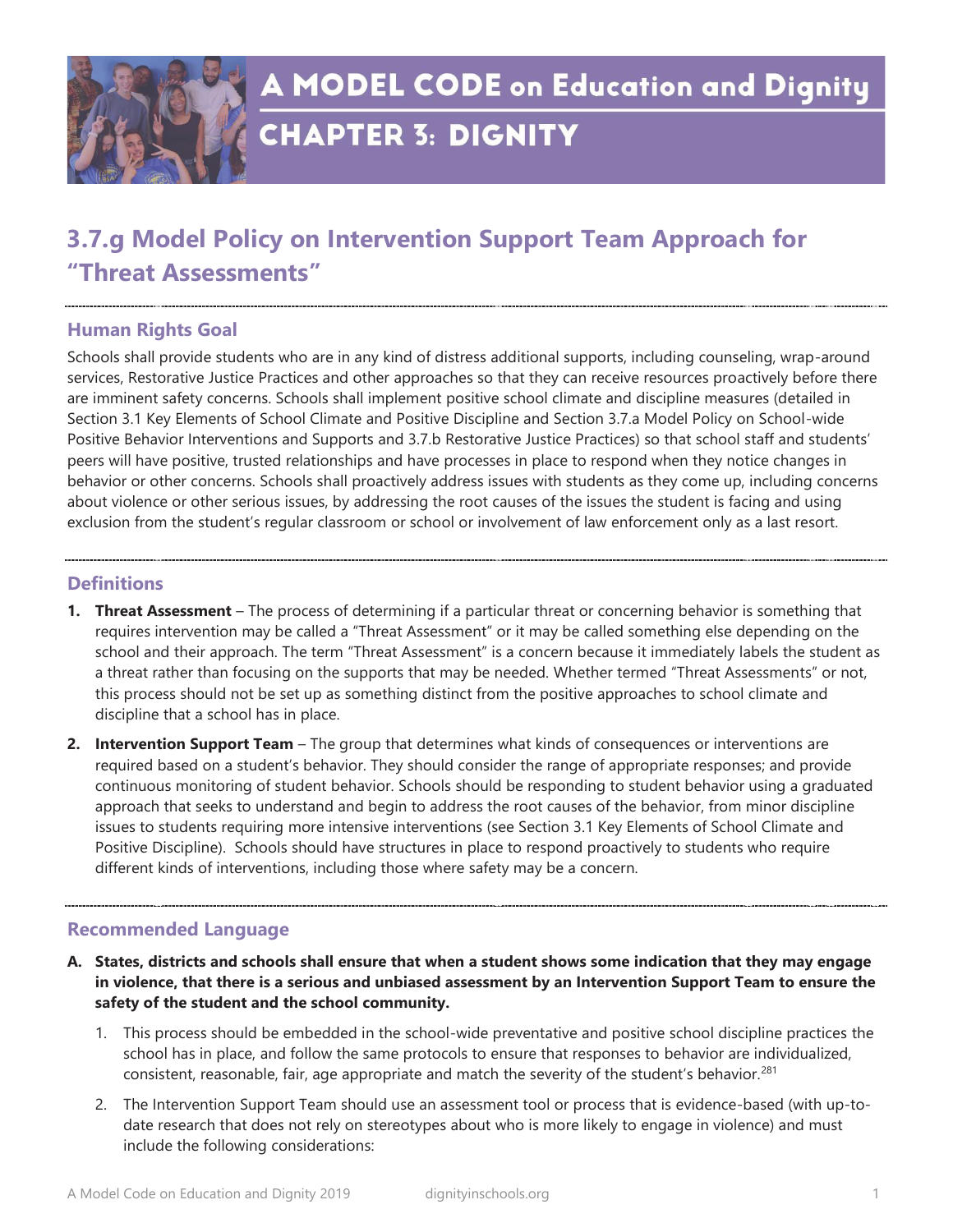- a. The result of an assessment should not lead to further isolation or reduction in social supports, including recommending suspensions and expulsions, especially if there are concerns about student violence. Complete school exclusion can exacerbate risk to a student body and the student in question. <sup>282</sup> Schools should make every effort to limit complete school exclusion and instead partner with the family, community mental health, community nonprofits and other key partners to safely plan and provide supportive services.
- b. The assessment tool or process should include specific questions or prompts to ensure that the team is considering the context for the concerning behavior, and whether or not any threats of violence were jokes or said in anger without a likelihood that they would be acted upon.<sup>283</sup>
- c. A student or their family's race, ethnicity, national origin, religion, or political activities must not be considered a risk factor of any kind, either in the written tool or as part of the discussion.
- d. Include instructions for referring the student to appropriate teams under IDEA or Section 504 to identify the possible need for additional supports once the assessment is completed, if applicable.
- e. Involvement of law enforcement should be presented as a last resort in cases where the assessment has shown that there is an imminent threat of violence. The assessment tool should refer to a list of behaviors for which schools should not contact law enforcement, and if called, law enforcement should not respond (see Section 3.3 Law Enforcement and Criminalization in School Environments)
- 3. The Intervention Support Team must respond effectively to concerning student behavior using a SWBPIS model as described below (see Section 3.1 Key Elements of School Climate and Positive Discipline and 3.7.a Model Policy on School-wide Positive Interventions and Supports for additional detailed information):
	- a. Students who exhibit a pattern of problem behavior or exhibit concerning behaviors<sup>284</sup> require a more intensive level of intervention that is individualized and includes a team approach.
	- b. All decisions related to intensive interventions must be made by the Intervention Support Team.
	- c. The Intervention Support Team shall use a problem-solving approach in an effort to help the student to be more successful in school, at home or in the community.<sup>285</sup> This approach includes:
		- i. Receiving referrals;
		- ii. Identifying and assessing problems;
		- iii. Collecting data for use in decision-making;
		- iv. Communicating with family members and providing opportunities for training on behavior support and positive parenting strategies;
		- v. Identifying action steps and developing strategies for coordination and implementation of programs and resources (e.g., conflict-resolution, opportunities to develop social and emotional skills, mentoring);
		- vi. Making a referral for special education if appropriate;<sup>286</sup> and
		- vii. Monitoring behavior and modifying the action steps appropriately.
	- d. For some students who require a more intensive level of intervention, the Intervention Support Team shall:
		- i. Conduct an assessment if the student is not responding to preventive and positive interventions;
		- ii. Integrate community-based resources in action planning and service delivery when necessary; and
		- iii. Develop a support plan comprised of individualized goals, data collection and analysis, assessmentbased intervention strategies and monitoring systems to address the needs of the student.<sup>287</sup>
	- e. Schools shall provide wraparound services for students with complex and multiple needs. Schools shall collaborate with public agencies, community-based organizations and families to develop individualized plans to provide a variety of services, such as healthcare, counseling, social work and mentoring, that are driven by the needs of students, not the services provided.<sup>288</sup> Wraparound plans for individual students shall be developed by the Intervention Support Team of people who know the students best and must include the following best practices:<sup>289</sup>
		- i. Wraparound efforts must be based in the community;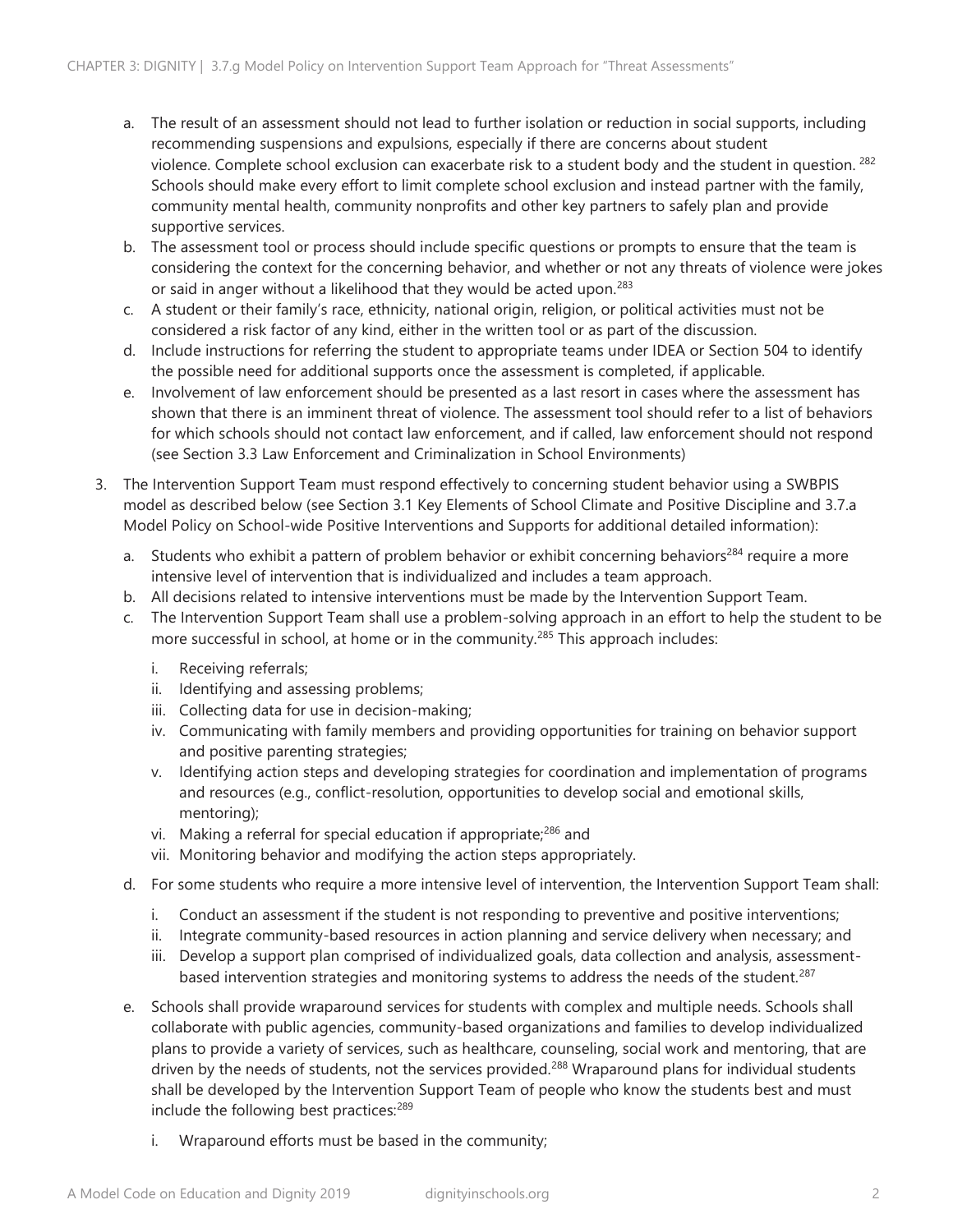- ii. The plan must be individualized to meet the needs of students and families;
- iii. The process must be culturally competent and build on the strengths of the students and families;
- iv. Parents or guardians must be included at every level;
- v. Agencies must have access to flexible, non-categorized funding;
- vi. The process must be implemented on an inter-agency basis and be owned by the larger community;
- vii. Services must be unconditional. If the needs of the student and family change, the student and family are not to be rejected from the service. Instead, the service must be changed; and
- viii. Outcomes must be measured.
- 4. The Intervention Support Team should always include school staff who know the student being assessed, and should include individuals with multiple perspectives including teachers, psychologists, social workers, community intervention workers, and restorative justice coordinators. Private therapists or other outside consultants may be utilized if they bring a unique expertise but only in concert with school-based staff that have a relationship with the student.
- 5. Members of the team should be culturally responsive to the cultures and communities the student belongs to, and ensure that biases (implicit or explicit) are not impacting the outcome of the assessment, or the triggering of the assessment in the first place.
- 6. A School Climate and Culture Leadership Team (see Section 3.7.a Model Policy on School-wide Positive Behavior Interventions and Supports) will help coordinate school and community stakeholder engagement in the formation of the assessment policy and tool, particularly around the following items:
	- a. What kinds of behaviors trigger the formation of an assessment process;
	- b. Who are the members of the team;
	- c. Examples of possible interventions the teams can consider;
	- d. Ensuring that community and mental health service providers should be proactively engaged in the development of the assessment process so that school officials are aware of how to connect students to their services, and the organizations are aware that students may be referred to them;
	- e. What kinds of due process and privacy protections will be in place (in addition to the recommendations below); and
	- f. How the process will be monitored and evaluated.

#### **B. States, districts and schools shall ensure that where formalized "Threat Assessments" or "Threat Assessment Teams" are required, they include the following protections:**

- 1. Change the term used for this process to something less stigmatizing and criminalizing of students, like Intervention Support Team Assessment.
- 2. Law enforcement, including School Resource Officers, should not be a part of the Threat Assessment Team.
- 3. The following due process and privacy protections must be in place:
	- a. Parent/guardian and student notification that a threat assessment is taking place and what the outcome is.
	- b. Ensuring that anonymous reporting is not being used in a way to harass or target students by filing false reports.
	- c. Ensuring threat assessments have a clear ending and outcome (meaning students are not under surveillance without their knowledge indefinitely).
	- d. Transparency around who will have access to the information gathered during the threat assessment process and the recommended outcomes, with strict limitations on the sharing of information outside of those involved in the threat assessment beyond what is necessary.
	- e. Restrictions on creating or sharing student information on law enforcement databases.
- 4. Algorithms, predictive analytics or other automated tools must never be used to conduct a threat assessment.<sup>290</sup>